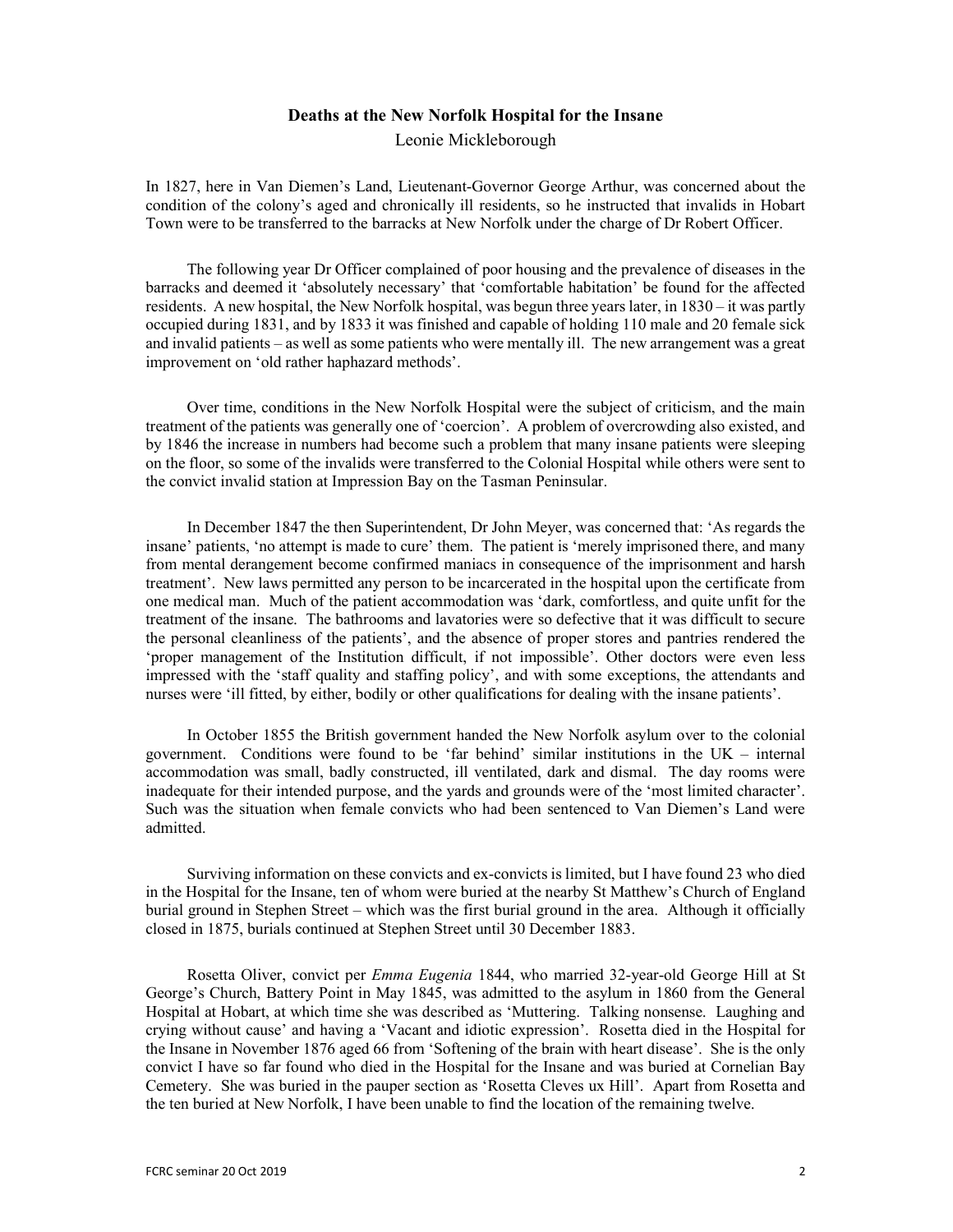The ages on admission into the Hospital for the Insane of these 23 ex-convicts who died there, ranged from 33 to 78 years old. The youngest two were aged 33: Sarah Robinson, per Lord Auckland 1849, who was born in Ireland, was admitted in November 1859, and the other 33-year-old was Julia Daley, per *Gilbert Henderson* 1840, who was admitted in November 1854. Sarah Robinson was in the asylum for fifteen years, where she died in December 1874 aged 48, from disease of the lungs. She was buried at St Matthew's Church of England burial ground. Julia Daley, from Cork, Ireland, who was described as inclined to destroy her clothes and having an unsound mind, was admitted with amentia – a type of severe mental retardation characterized by subnormal development of intellectual capacity – and after 21 years in the institution, she died of *apoplexy* (stroke) in January 1875 aged 55. Susan Johnson, wife of Robert Goldspink was admitted, at the age of 78 in October 1876, and died just two months later of 'natural decay'.

The length of residence in the asylum ranged from only a few weeks for two women to 28 years. Ellen Reason, convict per Garland Grove 1843, who married Thomas Prouse in March 1845 in Launceston, was admitted into the asylum on 16 August 1878 and died of 'natural decay' just three weeks later, at the age of fifty. The other one to reside in the asylum less than one month was Anne Kerr, per John Calvin 1848. Admitted in May 1877, Anne, a pauper, died aged 76 of 'natural decay' on 4 June. The ex-convict to spend the most time in the asylum was Eleanor/Ellen Sullivan per Nautilus 1838. Eleanor and Robert Elliston had married in Launceston in April 1844, and Ellen was admitted into the asylum in May 1846, where she was until her death in the hospital aged 63 from 'disease of the brain and liver' 28 years later, in July 1874.

Eighty-three-year-old Elizabeth Adam, convict per *Mary* 1823 was the oldest known female exconvict to die in the hospital. Elizabeth, who married Aaron Shepherd/Sheppard in 1842 at Longford, was admitted into the asylum in February 1856 at the age of 67 as a convict pauper suffering from amentia and intemperance and having been feeble for three years. Elizabeth who lived in the asylum for 19 years, died of 'natural decay' in January 1875 at the age of 63, and was buried in St Matthew's Church burial ground.

The youngest ex-convict to die in the Hospital for the Insane was 42-year-old Dublin-born Mary Ann Rowan, per *Blackfriar* 1851, who, on admission in January 1868, was described as having an 'unsound mind' and wanting to kill her husband. Mary aged 21, and 22-year-old John Clay married in the New Norfolk Catholic Chapel in January 1856. Mary, as a pauper, died of 'Manition (debility)' in September 1870 after two years and eight months in the asylum.

Life was very sad for many of the patients, and was particularly so for Mary Holmes, per Maria 1849. Mary, despite claiming she was married to William Dunn who was in America, married Francis Fenwick at *Snake Banks*, the property of William Gibson Esq on 3 October 1851. In November 1878, just two years after her marriage to Francis, Mary was admitted to the hospital, and reported to have a form of 'paralysis agitaus' [Parkinson's Disease]. Mary also had an 'unsound mind' and was 'not under proper care and control'. Aged sixty, the widow, who had previously been a patient in the Launceston Invalid Depot, was incoherent and made use of the 'most filthy terms'. She was 'dirty in her habits and very excitable when spoken to'. She did not appear to know where she was, who she was, or anything of her previous life, and according to the gaol warder Mr O'Keefe, she was 'constantly muttering … unable to wash herself, and often refused to eat her food'. Mary died as 'Maria Fenwick or Dunn' in January 1881 aged 76, from 'Brain Disease & natural Decay'.

Perhaps indicative of conditions in the Hospital for the Insane around this time and affecting some of the ex-convicts was a male patient who, reported to be suffering from paralysis, was also 'smothered' in vermin. Vermin were in 'his head, beard, under his arms and lower person', his condition